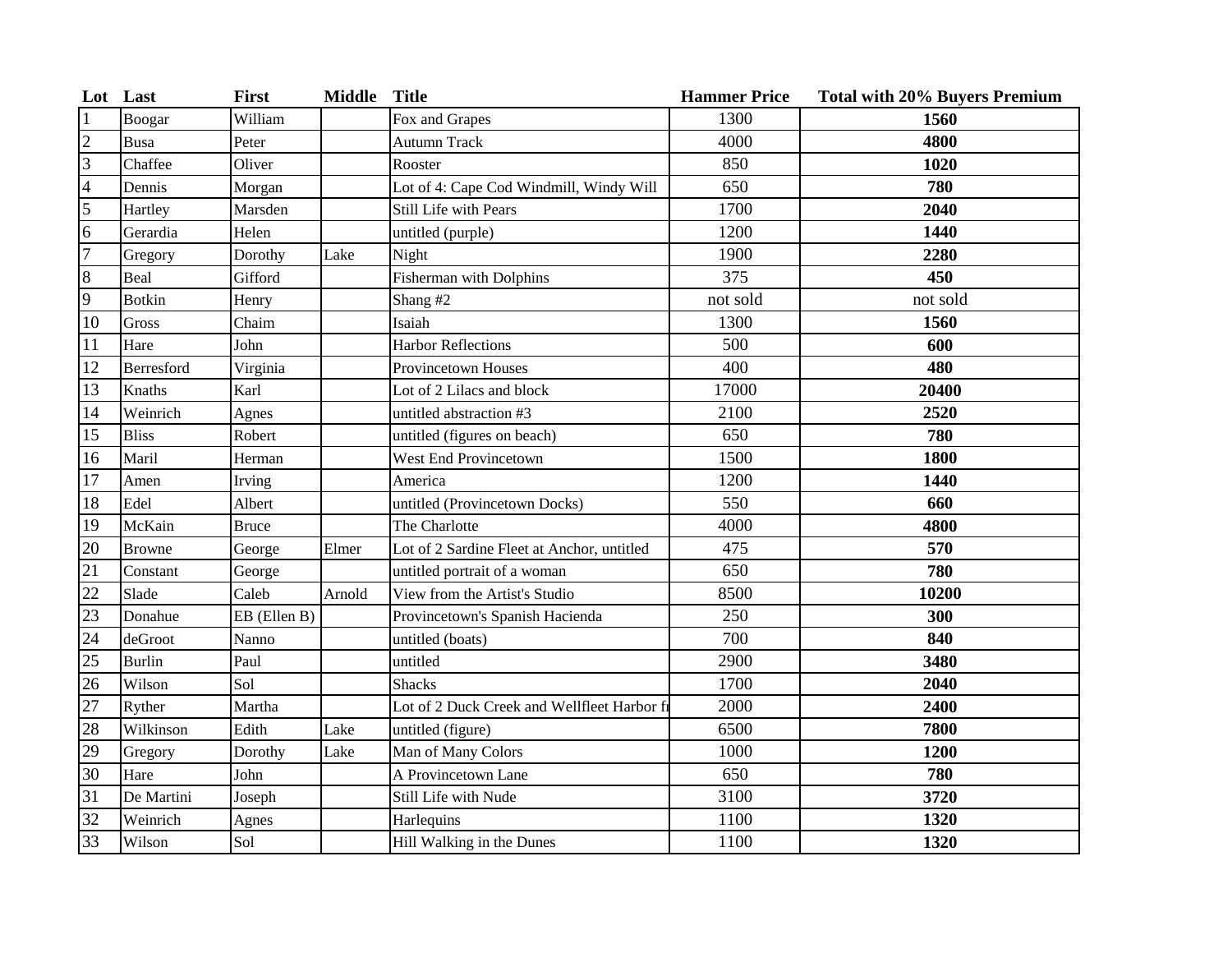| 34              | <b>L'Engle</b> | Lucy         |        | Collage I                                    | not sold |      |
|-----------------|----------------|--------------|--------|----------------------------------------------|----------|------|
| 35              | Forsberg       | Jim          |        | untitled (abstraction)                       | 350      | 420  |
| 36              | Freed          | William      |        | untitled                                     | 1000     | 1200 |
| 37              | <b>Busa</b>    | Peter        |        | Harbor II                                    | 1800     | 2160 |
| 38              | Gonzalez       | Xavier       |        | untitled (boats in harbor)                   | 300      | 360  |
| 39              | Gregory        | John         | W.     | Thunderhead                                  | 600      | 720  |
| 40              | Knaths         | Karl         |        | Clock and Sunflower                          | 450      | 540  |
| 41              | Gurr           | Lena         |        | Original Dixieland Band                      | 350      | 420  |
| 42              | Huber          | Sam          |        | <b>Beach Shacks Provincetown</b>             | 300      | 360  |
| 43              | Chaffee        | Oliver       |        | untitled (mask)                              | 800      | 960  |
| 44              | Hodgin         | Marston      |        | Provincetown Dock                            | 250      | 300  |
| 45              | Shahn          | Ben          |        | Portrait #3                                  | 1300     | 1560 |
| 46              | Chermayeff     | Serge        |        | Pennsylvania Barn with Hex Signs             | 3300     | 3960 |
| 47              | Yamamoto       | Taro         |        | untitled (abstract)                          | 1200     | 1440 |
| 48              | Johnson        | Joyce        |        | Woman in Hat with Bird                       | 350      | 420  |
| 49              | Hensche        | Henry        |        | untitled (marsh at sunset)                   | 1200     | 1440 |
| 50              | Knaths         | Karl         |        | Cows                                         | 6000     | 7200 |
| 51              | Jules          | Mervin       |        | Little Tailor                                | 350      | 420  |
| 52              | McKain         | <b>Bruce</b> |        | Wharf in Winter                              | 3250     | 3900 |
| 53              | Clymer         | James        | Floyd  | Provincetown Pier                            | 425      | 510  |
| 54              | Edel           | Albert       |        | The Waterfront                               | 325      | 390  |
| $\overline{55}$ | Farruggio      | Remo         |        | untitled                                     | 2600     | 3120 |
| 56              | Gerardia       | Helen        |        | untitled (blue, orange & black)              | 1600     | 1920 |
| 57              | Knaths         | Karl         |        | Barroom                                      | 1100     | 1320 |
| 58              | Maril          | Herman       |        | Nets and Beach                               | 1800     | 2160 |
| 59              | Chaffee        | Oliver       |        | Ormond Beach, Fla, Aigrette and Heron        | 1200     | 1440 |
| 60              | Gregory        | Dorothy      | Lake   | Interior                                     | 600      | 720  |
| 61              | Slade          | Caleb        | Arnold | Provincetown in Winter                       | 8000     | 9600 |
| 62              | Dennis         | Morgan       |        | untitled (dog)                               | 325      | 390  |
| 63              | Wilkinson      | Edith        | Lake   | Lot of 2 pencil study for Nellie Barns House | 8000     | 9600 |
| 64              | Marvin         | Frederick    |        | untitled (landscape)                         | 550      | 660  |
| $\overline{65}$ | Kaplan         | Joseph       |        | <b>Fish Net Drying</b>                       | 1000     | 1200 |
| 66              | de Kooning     | Willem       |        | 2 Figures                                    | 2100     | 2520 |
| 67              | Motherwell     | Robert       |        | Spoleto Festival                             | 1800     | 2160 |